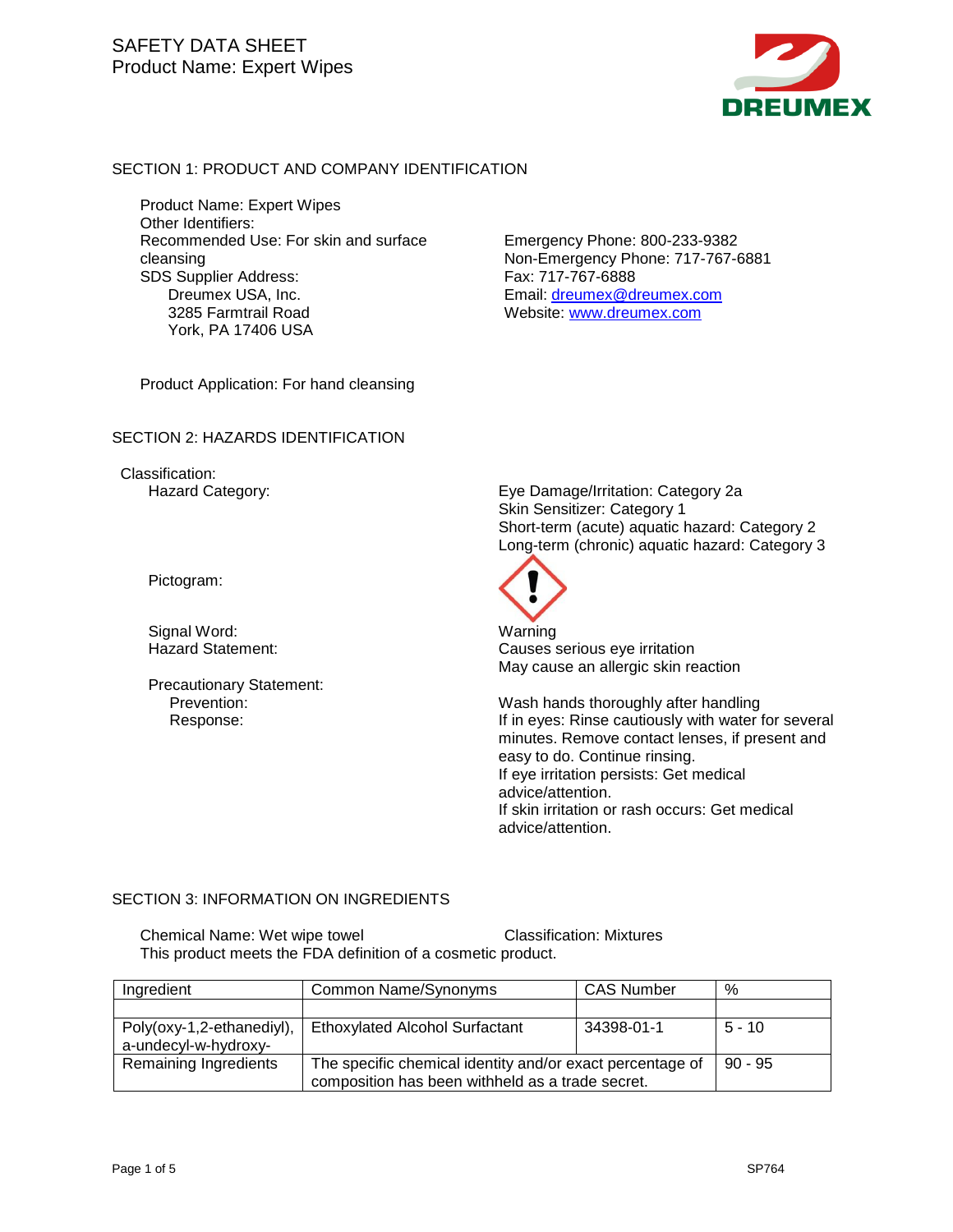

# SECTION 4: FIRST AID MEASURES

| <b>General Information</b><br>After Inhalation: | It is unlikely that emergency treatment will be required.<br>Remove to fresh air. If breathing is difficult, oxygen may be<br>administered by qualified personnel. Obtain medical attention if<br>irritation develops and persists. |
|-------------------------------------------------|-------------------------------------------------------------------------------------------------------------------------------------------------------------------------------------------------------------------------------------|
| After Skin Contact:                             | Wash off with water. Obtain medical attention if irritation develops and<br>persists.                                                                                                                                               |
| After Eye Contact:                              | Rinse cautiously with water for several minutes. Remove contact<br>lenses if present and easy to do so. Continue rinsing.<br>If irritation develops: Get medical advice/attention.                                                  |
| After Swallowing:                               | Not a normal route of entry.                                                                                                                                                                                                        |
| Most important symptoms                         | Contact with eyes may cause burning and redness. High                                                                                                                                                                               |
| and effects:                                    | concentrations of vapors or mists may cause irritation to the nose,<br>throat and upper respiratory tract.                                                                                                                          |
| Notes to Physician:                             | Treat symptomatically.                                                                                                                                                                                                              |

Indication of any immediate medical attention and special treatment needed: No further relevant information is available.

## SECTION 5: FIRE-FIGHTING MEASURES

| Suitable Extinguishing agents:                         | CO2, powder or water spray. Fight larger fires with water spray<br>or alcohol resistant foam. |
|--------------------------------------------------------|-----------------------------------------------------------------------------------------------|
| Specific hazards arising from the substance or mixture |                                                                                               |
| Potential products of combustion:                      | Unknown                                                                                       |
| <b>Advice for Firefighters</b>                         |                                                                                               |
| Protective Equipment:                                  | In case of insufficient ventilation, wear suitable respiratory<br>equipment.                  |
| Additional Information:                                | Cool endangered containers with water spray.                                                  |
| SECTION 6: ACCIDENTAL RELEASE MEASURES                 |                                                                                               |

| Personal precautions:             | Precautions not expected to be necessary                                                                |
|-----------------------------------|---------------------------------------------------------------------------------------------------------|
| <b>Environmental Precautions:</b> | Do not allow to enter sewers, aquatic environment, or surface or<br>ground water.                       |
| <b>Containment Methods:</b>       | Ensure adequate ventilation. Prevent further spread of any<br>spilled material, if safe to do so.       |
| Methods for clean up:             | Absorb liquid components with liquid-binding material.<br>Clean the affected area carefully with water. |

## SECTION 7: HANDLING AND STORAGE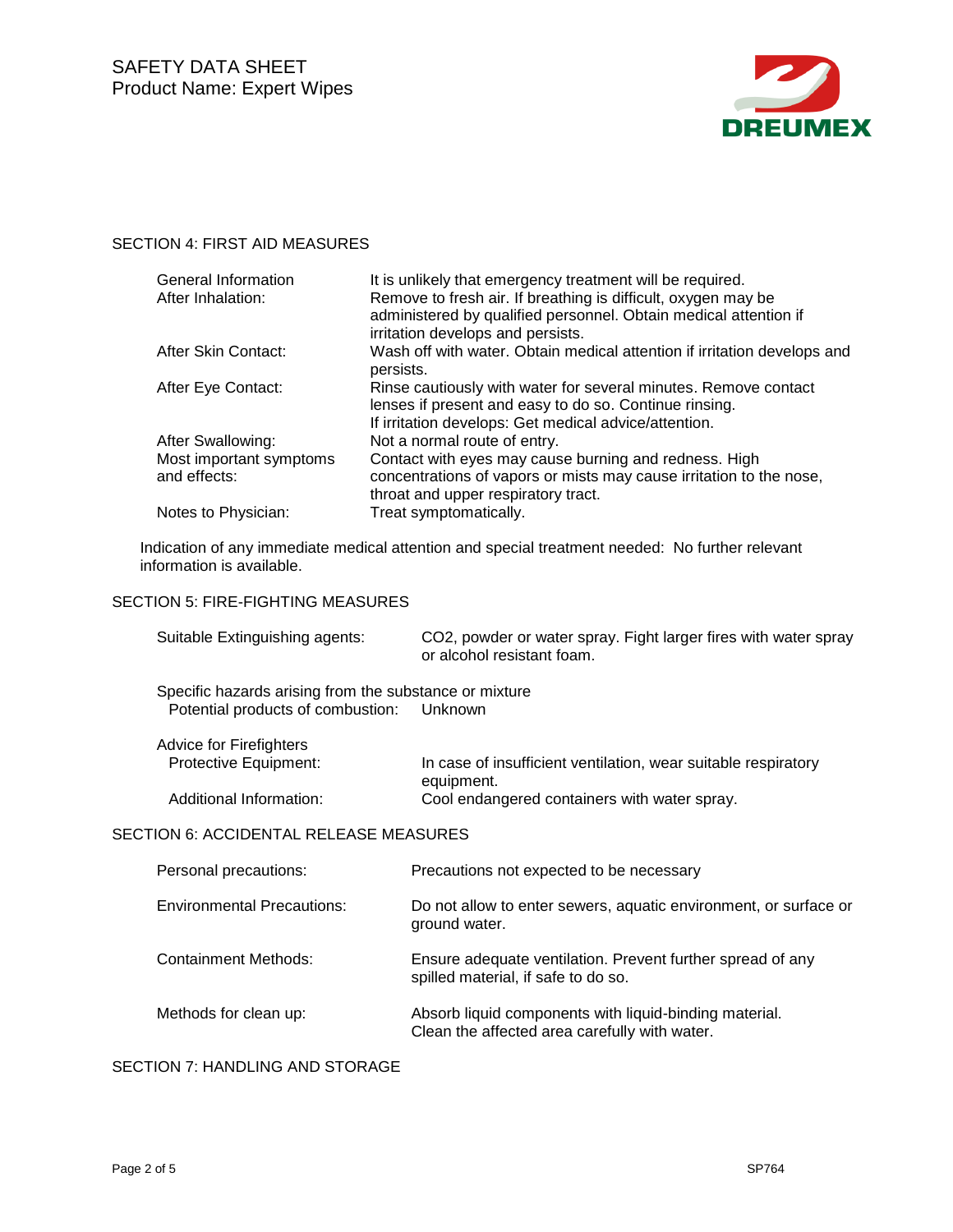

Precautions for safe handling Avoid contact with eyes.

**Controls** 

Storage Conditions Store in a cool, dry location, out of direct sunlight.

Incompatible Material None known based on information available SECTION 8: EXPOSURE CONTROLS AND PERSONAL PROTECTION

Permissible or Recommended Exposure Limits for mixture ACGIH Undetermined<br>NIOSH Undetermined NIOSH Undetermined<br>
OSHA Undetermined Undetermined Appropriate Engineering See section 7. No additional data available.

General protective and hygienic measures:

|                                | Wash hands before breaks and at the end of work. |
|--------------------------------|--------------------------------------------------|
| <b>Respiratory Protection:</b> | Not necessary if area is well ventilated.        |
| Hand Protection:               | Not generally required.                          |
| Eye Protection:                | In case of splash risk, wear safety glasses.     |

### SECTION 9: PHYSICAL AND CHEMICAL PROPERTIES

| Appearance:                             |                                                |
|-----------------------------------------|------------------------------------------------|
| Form                                    | Wet Wipe                                       |
| Color                                   | <b>White Towel</b>                             |
| Odor                                    | Lavender                                       |
| Odor Threshold                          | Not determined                                 |
| pH Value                                | $6.0 - 7.5 + (-0.5)$                           |
| Specific Gravity (liquid)               | 1.010-1.050                                    |
| Change in Condition:                    |                                                |
| Melting Point / Melting Range           | Not determined                                 |
| Boiling Point / Boiling Range           | Not determined                                 |
| <b>Freezing Point</b>                   | Not determined                                 |
| <b>Flash Point</b>                      | Not determined                                 |
| Flammability (solid, gas)               | Not Applicable                                 |
| Ignition Temperature                    | not considered to be ignitable (40 CFR 261.21) |
| <b>Decomposition Temperature</b>        | Not determined                                 |
| Self Igniting                           | Product is not self-igniting                   |
| Danger of Explosion                     | Not determined                                 |
| <b>Explosion Limits</b>                 | Not determined                                 |
| Vapor Pressure at 20°C                  | Not determined                                 |
| Density at 20°C                         | Not determined                                 |
| <b>Relative Density</b>                 | Not determined                                 |
| Vapor Density                           | Not determined                                 |
| <b>VOC Contribution</b>                 | Not determined                                 |
| <b>Evaporation Rate</b>                 | Not determined                                 |
| Solubility in / Miscibility with water  | Soluble (liquid portion)                       |
| Partition coefficient (n-octanol/water) | Not determined                                 |
| Viscosity                               |                                                |
| Dynamic                                 | Not determined                                 |
| Kinematic                               | Not determined                                 |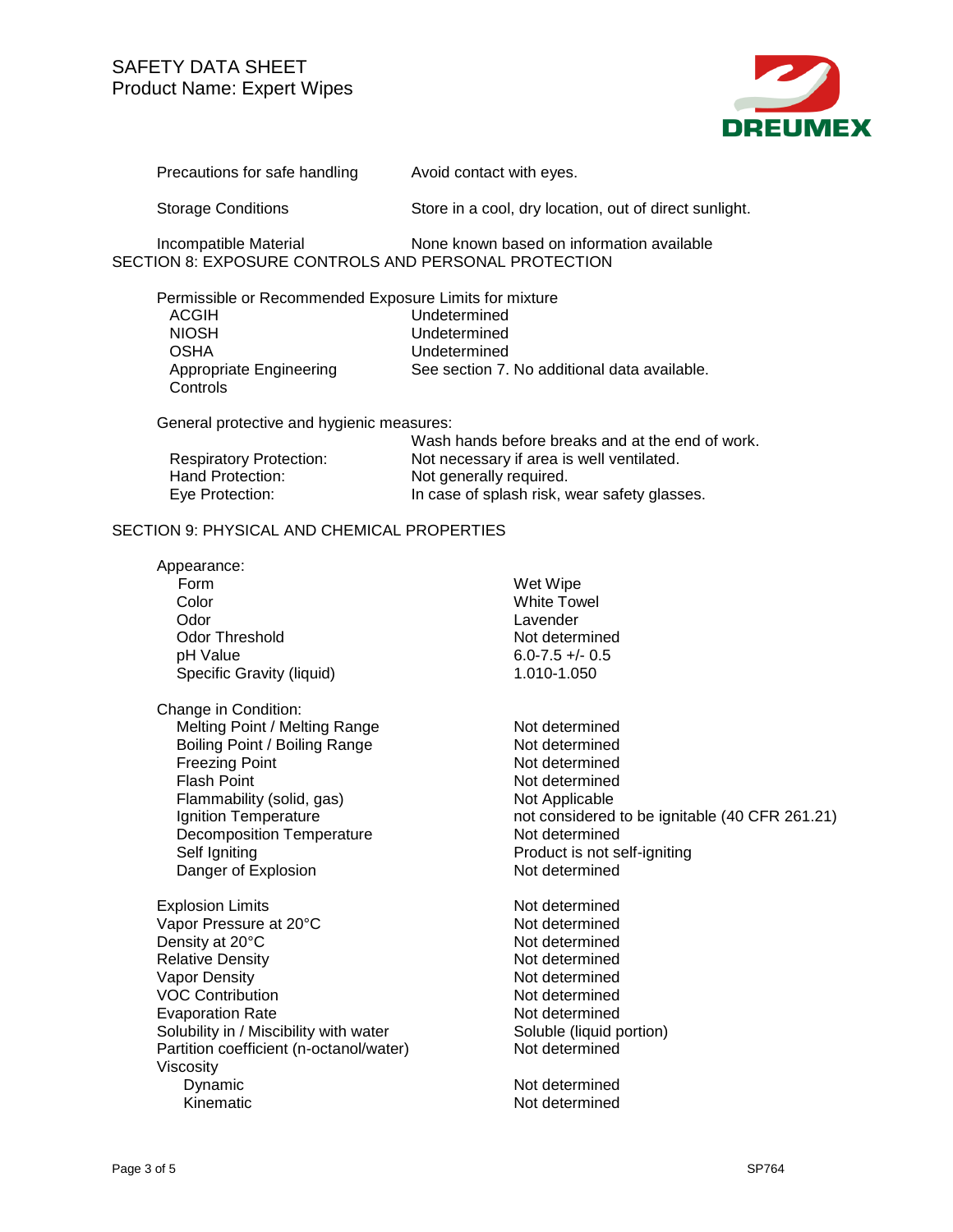

# SECTION 10: STABILITY AND REACTIVITY

| Reactivity:                              | Normally non-reactive under normal conditions                   |
|------------------------------------------|-----------------------------------------------------------------|
| <b>Chemical Stability:</b>               | Stable if used and stored as directed                           |
| Possibilities of Hazardous Reactions:    | None known                                                      |
| <b>Conditions to Avoid:</b>              | Extreme heat, contact with incompatible materials               |
| Incompatible Materials:                  | Strong oxidizers (e.g. Chlorine, Peroxides, etc.), strong acids |
| <b>Hazardous Decomposition Products:</b> | None known                                                      |

## SECTION 11: TOXICOLOGICAL INFORMATION

| Likely Routes of Exposure: | Skin, Eye                                                                                                                                                              |
|----------------------------|------------------------------------------------------------------------------------------------------------------------------------------------------------------------|
| Symptoms of Exposure       |                                                                                                                                                                        |
| <b>Skin Exposure</b>       | Prolonged or repeated contact may cause skin sensitization<br>(contact allergic dermatitis) in some individuals, with<br>symptoms including swelling, rash and eczema. |
| Eye Exposure               | Contact will cause burning and irritation.                                                                                                                             |
| <b>Chronic Effects</b>     | None Known                                                                                                                                                             |
| <b>Acute Toxicity</b>      | Not Tested                                                                                                                                                             |
| Carcinogenicity            | None of the chemicals used in this product have been found<br>to be carcinogenic by NTP, IARC, OSHA, or ACGIH                                                          |

### SECTION 12: ECOLOGICAL INFORMATION

| Toxicity                                 |                   |
|------------------------------------------|-------------------|
| <b>Aquatic Toxicity</b>                  | Not Tested        |
| Persistence and Degradability            | Not Tested        |
| <b>Behavior in Environmental Systems</b> |                   |
| Bio accumulative Potential               | Not Tested        |
| Mobility in Soil                         | <b>Not Tested</b> |
| <b>Ecotoxic Effects</b>                  |                   |
| Behavior in Sewage Processing Plants     | Not Tested        |

#### SECTION 13: DISPOSAL CONSIDERATIONS

Dispose of in accordance with applicable local, state and federal regulations.

### SECTION 14: TRANSPORTATION INFORMATION

| <b>UN Number</b>                 |             |
|----------------------------------|-------------|
| DOT, IMDG, IATA                  | Unregulated |
| <b>UN Proper Shipping Name</b>   |             |
| DOT                              | Unregulated |
| <b>IMDG</b>                      | Unregulated |
| IATA                             | Unregulated |
| <b>Environmental Hazard</b>      |             |
| <b>Marine Pollutant</b>          | Unknown     |
| Special Precautions for the user | None        |

### SECTION 15: REGULATORY INFORMATION